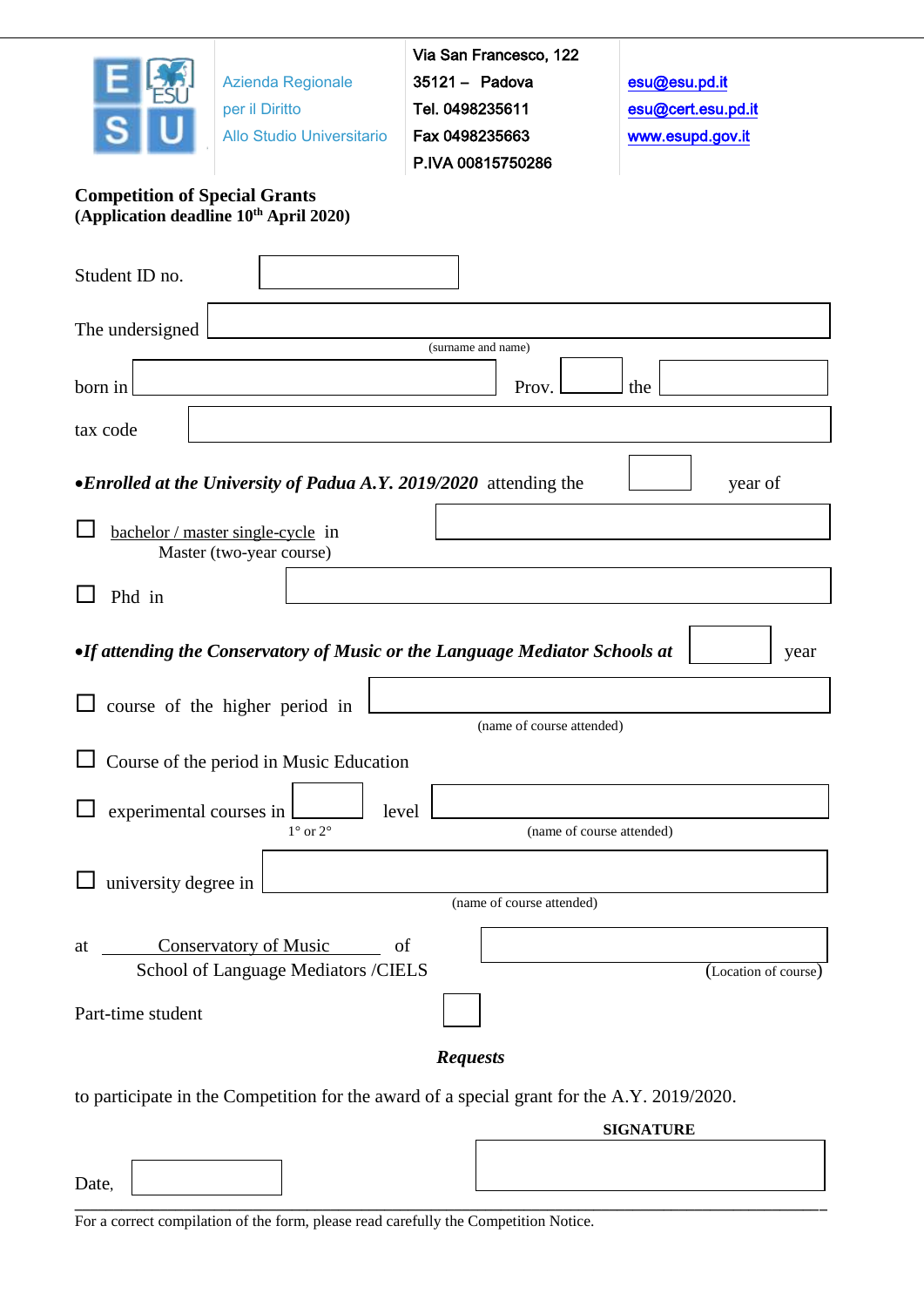### *SELF-CERTIFICATION*

#### *In accordance to articles no. 46 e 47 of the Italian D.P.R. no. 445/2000 and subsequent*

| The undersigne |                                         | born in |       |
|----------------|-----------------------------------------|---------|-------|
| Prov.<br>the   | citizenship                             |         |       |
| Resident in    |                                         |         | Prov. |
| street         |                                         |         | code  |
| domicile       |                                         |         |       |
| e-mail         |                                         |         |       |
|                | IBAN code of your personal bank account |         |       |
|                |                                         |         |       |

Indicate the name of the holder or holders of the current account if the IBAN code indicated above is not yours:

 $\Box$ 

#### **under your own responsibility**

## **DECLARE**

- **to be aware** that this Self-Certification is subject to checks by ESU, for the purpose of granting the benefit (art. 71 of the Italian D.P.R. no. 445 dated 28.12.2000);
- **to be aware** that any false statements, the indication of untruthful data and the use of false documents are punished with specific criminal sanctions and with the forfeiture of the benefit eventually obtained, as per articles no. 75 and 76 of the Italian D.P.R. no. 445 dated 28.12.2000;
- **to have read** the Competition Notice and to have specifically read the points concerning "Information for the use of personal data (GDPR)" and "Verification of declaration" (art. no. 71 of the Italian DPR 445/2000)";
- **that the Economic Indicators** indicated in the ISEE 2019 Certification Benefits for the Right to University Education / ISEE Equivalent (referring to the 2017 income and 2018 assets) are as follows:

| <b>ISEE</b>       |                          |  |
|-------------------|--------------------------|--|
| <b>ISP</b>        |                          |  |
| Equivalence scale | Number of family members |  |
| DSU Protocol no.  | (ISEE certification)     |  |

Date of presentation